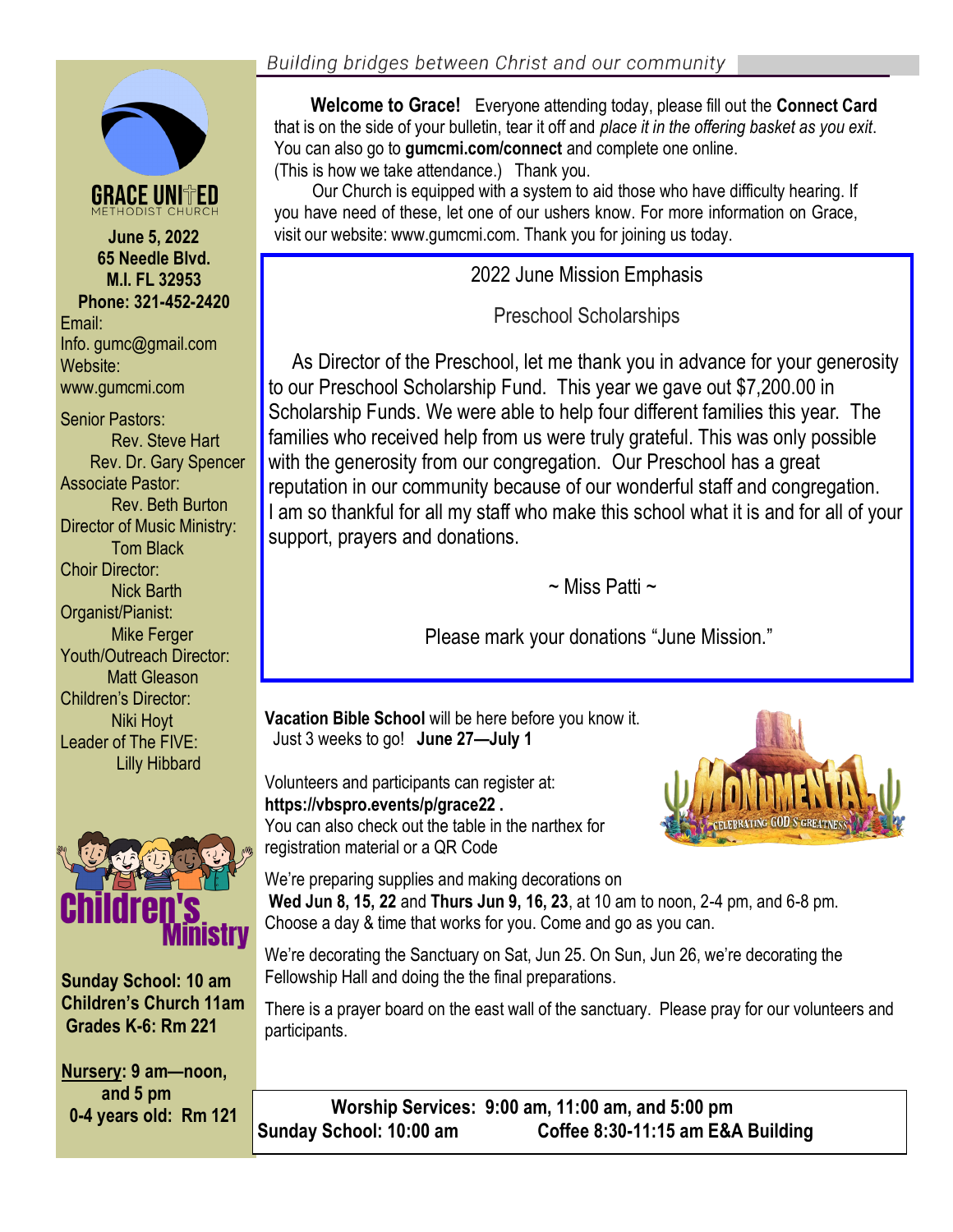**Worship Service June 5, 2022 9:00 am**



i<br>I



**Notes**

| <b>Video Announcements</b>                                                                   | METHODIST CHURCH                                    |
|----------------------------------------------------------------------------------------------|-----------------------------------------------------|
| <b>Prelude</b>                                                                               | "Spirit Like A River"                               |
| <b>Welcome/Greeting</b>                                                                      | <b>Pastor Beth</b>                                  |
| *Opening Hymn #420 "Breathe on Me, Breath of God"                                            |                                                     |
| *Song                                                                                        | "Holy Spirit Come"                                  |
| A Statement of Faith #884                                                                    | <b>Gretchen Syfert</b>                              |
| <b>Pastoral Prayer</b><br>The Lord's Prayer #895                                             | <b>Lilly Hibbard</b>                                |
| Special Music "Spirit Of Mercy, Truth and Love"                                              |                                                     |
| <b>Scripture</b><br><b>Romans 8:14-17</b>                                                    | <b>Gretchen Syfert</b>                              |
| Scripture Acts 2:1-12                                                                        | <b>Pastor Beth</b>                                  |
| <b>Responsive Reading</b>                                                                    | <b>Pastor Beth</b>                                  |
| Message "The Language of Home" Pastor Beth                                                   |                                                     |
| Communion                                                                                    | ** Gluten free wafers available                     |
| *Closing Song                                                                                | "House of The Lord"                                 |
| <b>Benediction</b>                                                                           |                                                     |
| <b>Postlude</b>                                                                              |                                                     |
| *Please stand as you are able.                                                               | R                                                   |
| Attendance: 9:00 am 126<br>The FIVE 5:00 pm<br>5                                             | 11:00 $am$<br>46<br>W<br><b>Salty Service</b><br>10 |
| Children 10:00 am 10                                                                         | <u>11:00 am</u><br>-5<br>W                          |
| Income: \$ 51,831.<br>Apr<br><b>YTD</b> Income: \$234,675.                                   | Expenses: \$63,836.<br>W<br>Expenses: \$274,250.    |
| Offering and Connect Cards can be placed in the<br>offering baskets up front with communion. | Сc<br>Сc                                            |

### Responsive Reading

When the world divides us **Come, Holy Spirit, make us one.** When the world calls us orphaned **Come, Holy Spirit, make us family.** When the world leads us astray **Come, Holy Spirit, call us home.** Come, Holy Spirit, come! Come and fill this place!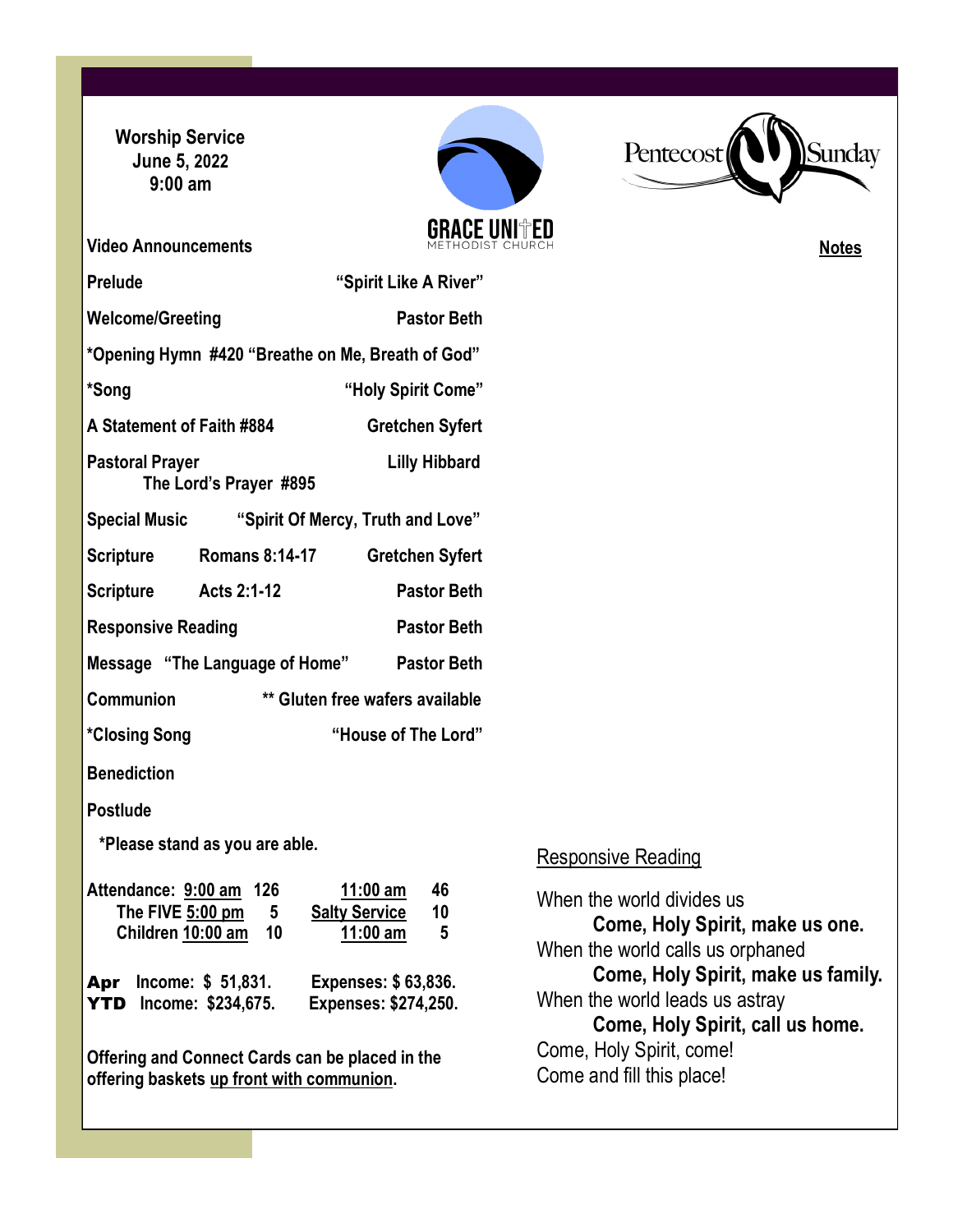

 **Flowers are to the Glory and Honor of God in honor of Cheryl Knoblock's birthday from her sister, Tracey Beatovich.**

**To sign up for flowers, let the church office know or add to the Connect Card. The cost is \$28. You may take your flowers home after the service or pick them up Mon in the office. The next open Sundays are Jul 24 and Aug 28.**

\_\_\_\_\_\_\_\_\_\_\_\_\_\_\_\_\_\_\_\_\_\_\_\_\_\_\_\_\_\_\_\_\_ The Youth are scheduled to go on their summer trip July 23-30 with AdventureServe Ministries. A fun-filled week with service projects, devotions and wilderness activities. See Matt for more details by June 5.



Ministry

The Youth will also be meeting for various activities during the summer. We're going to Golf N Gator, Cape Canaveral, on Wed, Jun 8, 10am—noon for go-karts & mini golf, \$20.

See Matt or check the Grace website for the schedule/details.

The next **Shopwithscrip / Raise Right** order is due at noon on June 6.

**Securing Buildings After Hours.** We are in need of a few volunteers to check our buildings after hours. You will be trained on what to look for and how to secure the buildings. You will be given needed keys and codes. You will also need to have a background check (\$37). Please contact CH Hibbard for more information at (321) 452 - 2420.

**Are you a Salty Servant for Jesus? Salty Service is helping/serving others in our community through church ministries (ministry, outreach, and missions) for at least one hour per week.**

**Wednesday Fellowship Bible Study: June 8, 10am:** examining a Christlike Attitude in Psalm 40. All are invited.

### **Upcoming Events**:

Jun 9-11: Annual Conference, Lakeland June 14: Finance Committee Meeting Jun 20-25: Children to Church Camp (Warren Willis) Jun 27-Jul 1: Vacation Bible School (9 am to noon) Jul 21-22: Choir Retreat, here

**Requested name tags can be found in the narthex on the west-side table.**

# **Connect Card**

**June 5, 2022** *Everyone***, please fill this out and PRINT clearly. Place in offering basket on your way out of the service.**

**Guests** we would like to get to know you better. May we have your contact information?

**Members/regular attendees**, may we have **your name** and **any**  *changes* in your information on this form?

| <b>Name:</b>                                                                                            |
|---------------------------------------------------------------------------------------------------------|
|                                                                                                         |
| Address:                                                                                                |
| Home Phone:                                                                                             |
| Cell Phone:                                                                                             |
| Email:                                                                                                  |
| $9:00$ 11:00 5:00                                                                                       |
| I am a:<br>Member                                                                                       |
| Regular attendee                                                                                        |
| First time guest                                                                                        |
| To our guests, may we ask, how<br>you learned about Grace?                                              |
| Family<br>Internet<br>Friend<br>Other                                                                   |
| I was a <b>Salty Servant</b> this<br>past week                                                          |
| I would like a NAME TAG.<br>(Requested name tags can be found in the<br>narthex on the west-side table. |
| If a pew pencil needs attention,<br>please place it in the narthex.                                     |